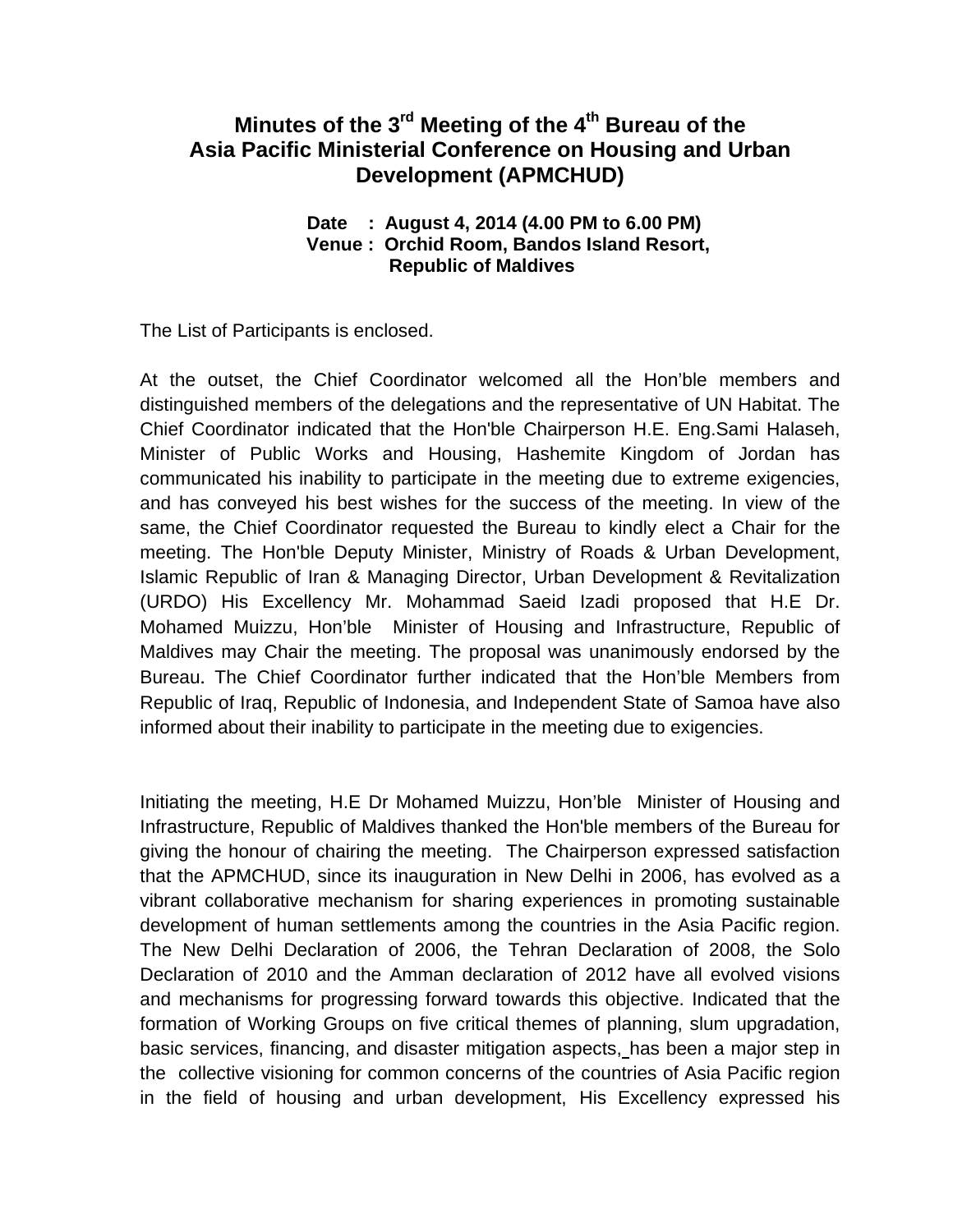appreciation to Republic of India, Islamic Republic of Iran, Republic of Korea and Republic of Indonesia for volunteering to host the working groups and undertake a large number of activities in the respective fields. Expressing his gratitude to the UN-Habitat for its continued support as well as guidance being extended to APMCHUD since inception, in all its initiatives, he conveyed his special thanks to the Republic of India for hosting the Permanent Secretariat of APMCHUD, which has been coordinating various activities and the Bureau meetings in an excellent manner, particularly in view of the fact that the events are to be organised in other locations. The Chairperson highlighted that the movement of APMCHUD has gained substantial strength and there is a need to sustain the momentum and continue the efforts to make it a more vibrant and as a self sustaining mechanism. In this regard he underscored the decision in the Amman Conference by evolving a pattern of support for strengthening the Secretariat and requested the members to consider the same. Thanking the Republic of Korea which had graciously offered to host the Fifth Conference of APMCHUD in November 2014 at Seoul, the Chairperson indicated that all the member countries need to support the Republic of Korea in making the conference a grand success. It was also indicated that the Government of Maldives has arranged a site visit to one of its major project at Hulhumale, which is a new development on reclaimed island for a population of about 60000 residents and managed by Hulhumale Development Corporation. With these initial remarks, H.E Dr Mohamed Muizzu, Hon'ble Minister of Housing and Infrastructure, Republic of Maldives and Chairperson of the meeting welcomed the members and delegates to the meeting and requested them to share their initial views before the agenda items are taken in sequence.

Providing initial remarks, H.E Mr Mohammad Saeid Izadi, Hon'ble Deputy Minister, Ministry of Roads & Urban Development, Islamic Republic of Iran expressed his appreciation to the Republic of Maldives for organising this event in such a pleasant environment. His Excellency indicated that the Working Group on Slum Upgrading aspects was established pursuant to the APMCHUD meeting in Tehran to address the issue of informal settlements and slums, which is a key urban challenge shared amongst the countries of the Region. This working group met during subsequent APMCHUD conferences and also separately to discuss issues as well as solutions, mechanisms and best practices being employed in this region, and networking with all stake holders such as municipalities, NGOs, etc. The emphasis was on innovative and indigenous ideas and approaches, community based sustainable development, role of vulnerable and less-represented groups, the role of ICT in urban and rural development, and urban equity.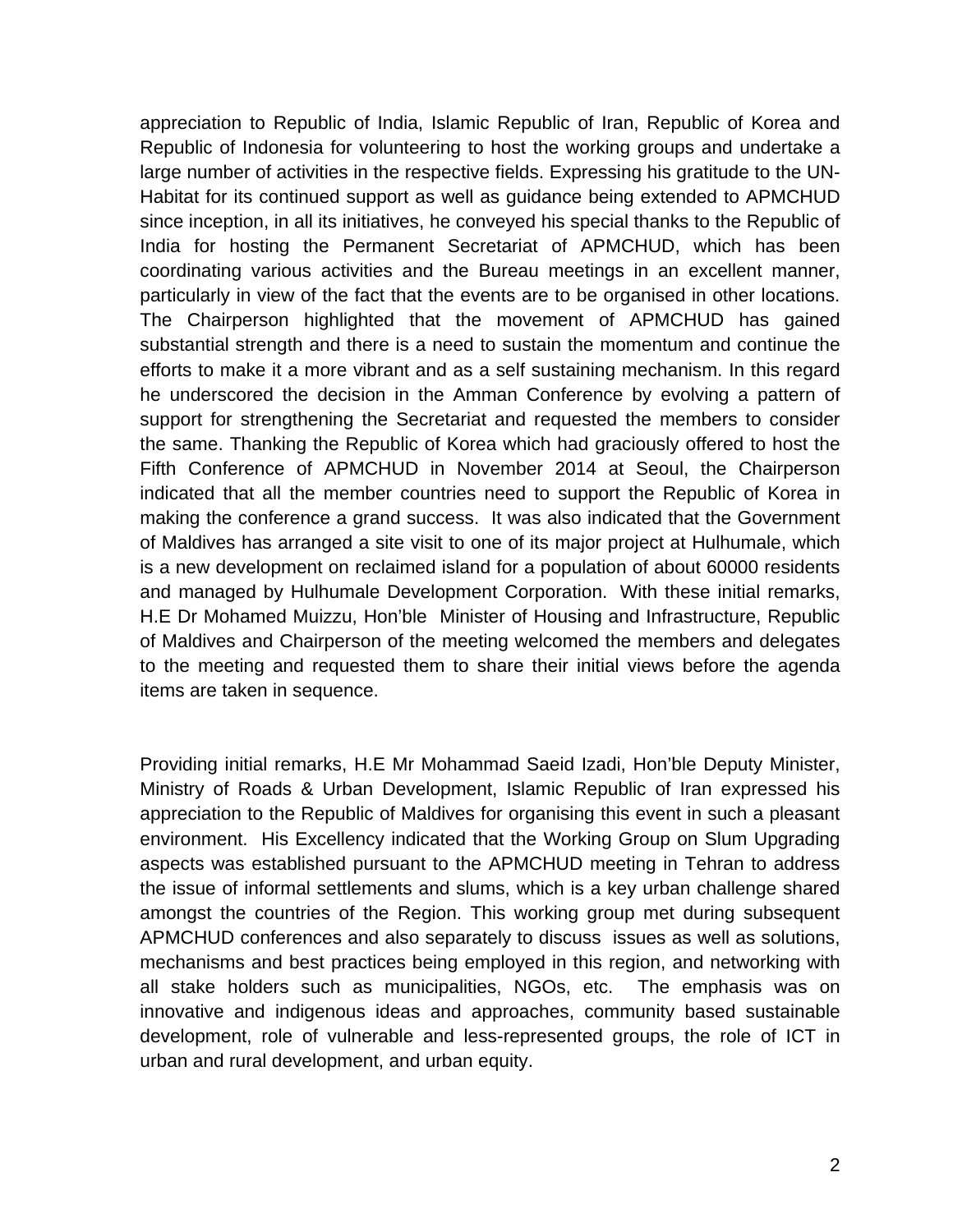H.E Mr Mohammad Saeid Izadi indicated that in respect of the Slum Upgradation Working Group, the Amman Declaration recommended four key points covering a) prioritized socio-economic enabling in urgrading of informal settlements, b) utilize information technology as an effective instrument for engaging youth in slum upgrading, c) pilot-testing the slum upgrading database indicators in three volunteer countries viz. Jordan, Indonesia and Iran, and present the results, and d) vigorously participate in the Virtual Scientific Committee established by the Secretariat of the Slum Upgrading Working Group to share information and experiences, establish and regularly update the joint slum upgrading database. The Hon'ble Minister indicated that in regard to a) and b), the Ministry of Roads and Urban Development had tried to update and revise existing slum upgrading legislation to promote economic buoyancy and social integration through urban regeneration, slum upgrading, and urban (re)development projects at different scales, including national spatial frameworks, regional planning, city-wide planning, neighbourhood design and public space design. The new bill calls for a holistic approach to upgrading and regeneration projects in slums, informal settlements, and deteriorated fabric of historic significance, with the participation of all relevant ministries in form of a national Empowerment Task Force at national, provincial and local levels. Furthermore, emphasis is made on community-based organizations who will take the lead in the actual upgrading of redevelopment projects. In addition, this legal document paves the ground for utilizing Information Technology as an effective instrument for engaging youth in slum upgrading and redevelopment projects. H.E opined that this legal document can serve as a model to be replicated in and adapted to other situation.

Further elaborating on various activities of the Working Group on Slum Upgradation, H.E Mr Mohammad Saeid Izadi, Hon'ble Deputy Minister, Ministry of Roads & Urban Development, Islamic Republic of Iran indicated that in respect of pilot testing of slum upgradation database (i.e c), an attempt has been made to collect experiences of countries in the Asia-Pacific Region concerning urban upgrading which demonstrate the social integration, inclusion and cohesion can be promoted through urban upgrading projects. To this end, a slum upgrading database has been developed which will hold information on upgrading initiatives in all member countries. He opined that when completed, such a database will significantly assist in planning the activities of the Working Group. Currently, the Working Group is focussed on testing a set of upgrading and financing indicators in a sample of settlements facilitating their refinement based on results. Appreciating the contribution of information and participation by Indonesia and Jordan in this effort, H.E requested participation by all the member countries to make it more relevant. In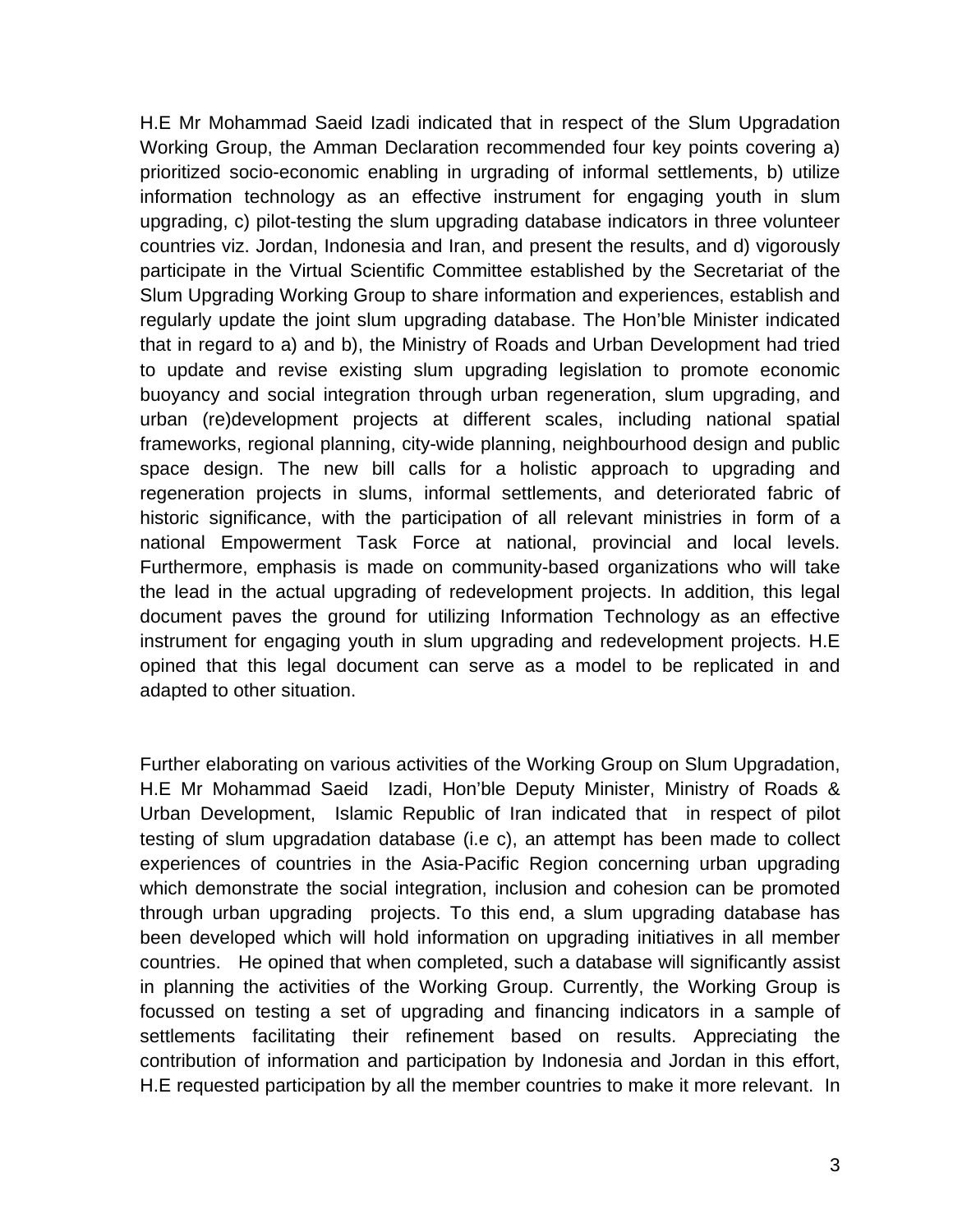regard to activities of Virtual Scientific Committee, (i.e d), the Hon'ble Minister requested vigorous participation of all the member countries in the Virtual Scientific Committee of the Slum Upgrading Working Group. The Hon'ble Minister highlighted that the Working Group on Slum Upgradation has played the role of an international multi-stake holder consultation instrument devoted to an equitable and sustainable urban development through upgrading processes which will seek to inform policy reforms at regional and national levels. A concept note on slum upgrading working group was also circulated during the meeting.

H.E Mr. Jae Jeong Kim, Director General, Ministry of Land, Infrastructure & Transportation, Republic of Korea thanked the Chair for the opportunity for initial remarks. Thanking the Government of Maldives for hosting this meeting, the Hon'ble Minister thanked the Un-Habitat and the Secretariat of APMCHUD for the excellent support being offered in finalizing many of the finer aspects of the forthcoming 5th conference of APMCHUD. Indicating that a detailed presentation is scheduled as a separate agenda item, he requested for the active participation of the member countries in the successful organization of the event.

Conveying thanks to H.E Dr. Mohmed Muizzu, Hon'ble Minister for Housing and Infrastructure, Government of Republic of Maldives for the wonderful hospitality being extended to the delegations, H.E Mr. Rajeev Shahare, High Commissioner of India in Maldives expressed satisfaction that APMCHUD, since its inception in December 2006 in New Delhi has progressed as a vibrant collaborative mechanism in the field of housing and urban development. The Delhi Declaration outlined a framework for sustainable urbanisation in the Asia Pacific Region. The Tehran Declaration of APMCHUD in 2008, the Solo Declaration of 2010 and the Amman declaration of 2012 have enabled the Asia Pacific Countries to evolve a collective vision to move ahead, by sharing our concerns and addressing them through exchange of information and experiences in the field of housing and urban development. Expressing India's gratitude to APMCHUD for agreeing to India's request to Lead the Working Group on `Urban and Rural Planning and Management', H.E Rajeev Shahare indicated that as part of its activities, India organised a meeting of this working group in New Delhi on 16- 17th august, 2012, which was participated by representatives and experts from 18 countries. The focus has been on inclusive planning and practices, urban-rural continuum, land issues for comprehensive human settlement planning, and also on tools, technologies and capacity building for urban and rural planning and management. H.E indicated that in addition to the above, Government of India had committed to host a study tour of best practices and major projects in the field of housing and urban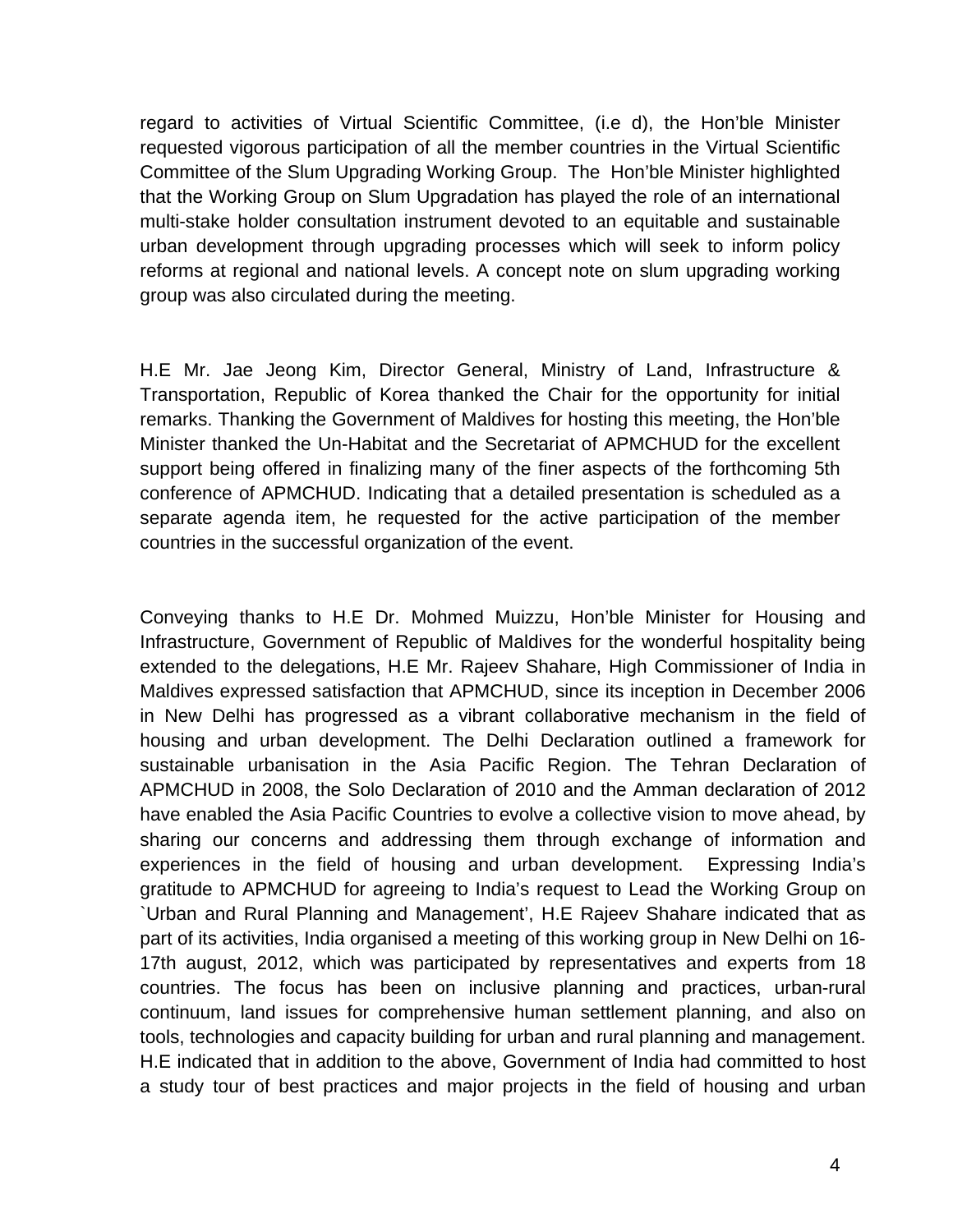development. Accordingly, Government of India organised a study tour for the Asia Pacific member country delegations during 5-9th April, 2013. A total of 13 delegates from Asia pacific countries participated in the study tour covering projects of slum improvement, social housing, sanitation, basic infrastructure facilities and new town development initiatives. Conveying India's appreciation and gratitude to the countries which participated in the study tour and he assured that India would be happy to share its experiments and experiences in promoting sustainable development of human settlements with the countries of the region.

Elaborating on India's initiatives in the field of housing and urban development, H.E emphasized that housing forms a basic necessity for the people, and the Government of India is according a significant importance for enabling access to housing for all its citizens. India has been assessed to have a housing deficit of about 18.78 million housing units in urban areas, and more than 95% of the same pertain to economically weaker sections and low income groups of the society. In this scenario, the Government of India is evolving comprehensive strategies towards achieving the objective of `Housing for All' by 2022, through active and beneficial involvement of a variety of stake holders including public-private participation and improving governance of housing delivery.

India has one of the largest urban systems in the world. Though accommodating slightly less than one third of the total population, the urban centres in India contribute a substantial part of the Gross Domestic Product already with 63% in 2007 and the same is expected to increase to 75% in 2021. By 2050, half of the Indian population will be living in urban areas and the Government of India is fully seized of the imperative of urban up-liftment through improving quality of public transport, providing drainage, sanitation, waste management, water recycling and wi-fi facilities for public and commercial areas. There is a commitment to adopt modern scientific methods of town and country planning practices based on Geographical Information System (GIS) in urban development. Extension of metro services to important and major urban centres, development of twin cities and creating infrastructure in satellite cities are other priority areas to promote sustainable and integrated development of urban settlement system. It is in this context, the Government of India is according top most priority to set up 100 new smart and safe cities in the country. This entire effort would be `people centric' and pro-active urban reforms, planning and management as well as citizens' participation would be the hall mark of this strategy.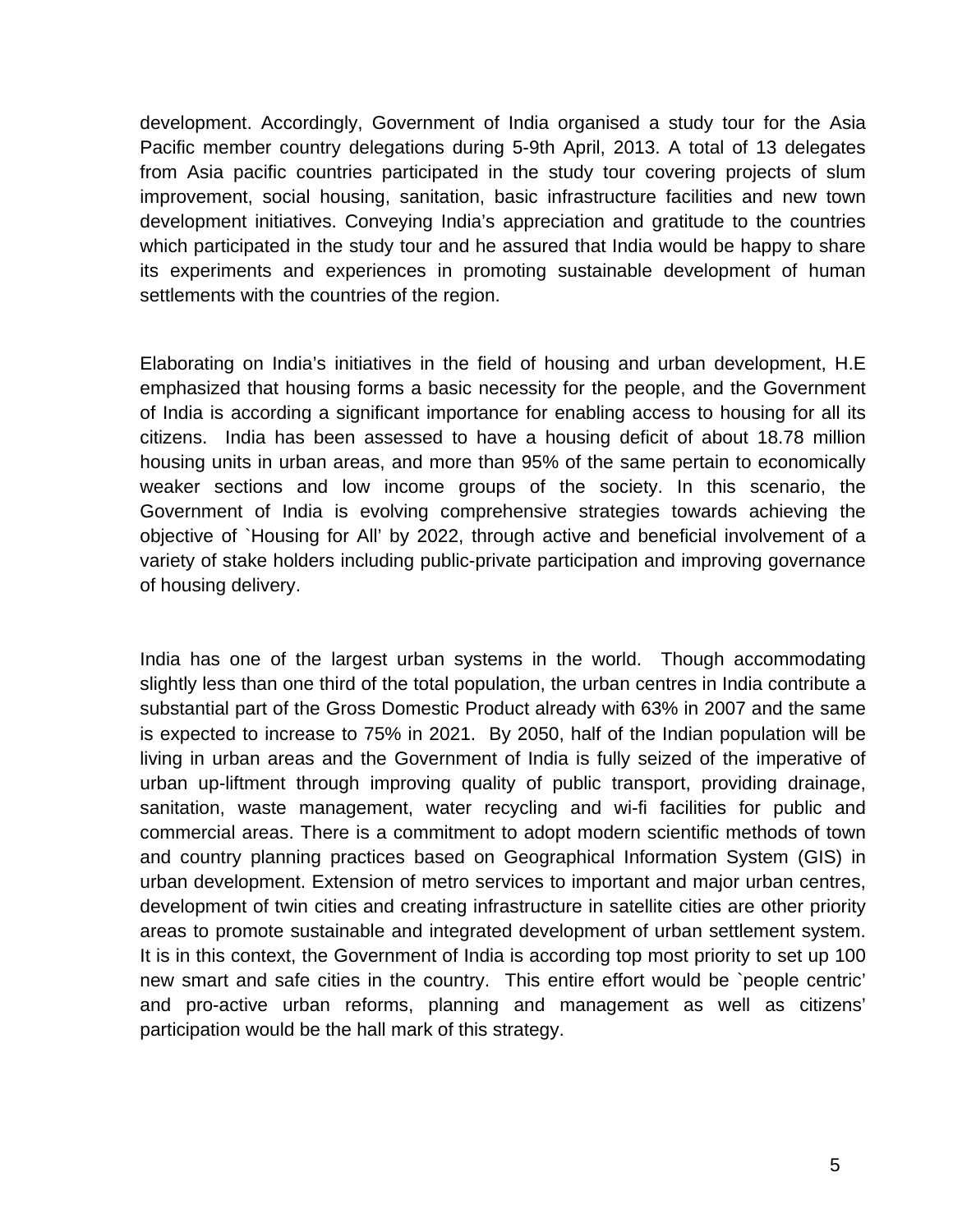Thanking the Republic of Maldives for hosting this event in an excellent manner, H.E Rajeev Shahare registered his appreciation to the Secretariat of APMCHUD for all its coordination efforts in the successful conduct of this event.

Mr. E M S B Ekanayake, Program Manager for Sri Lanka representing UN-Habitat in the meeting thanked APMCHUD for the invitation to participate in the Bureau meeting and expressed that UN-Habitat is indeed happy on the progress of the collaborative effort of Asia Pacific Ministerial Conference on Housing and Urban development in evolving a collective vision for sustainable urbanization in the Asia Pacific region. He indicated that UN-Habitat would be happy to extend all possible cooperation and facilitation for the activities of the APMCHUD.

With the above initial remarks, the agenda items were taken up in sequence.

### Item No. 1 : Confirmation of the Minutes of the 2<sup>nd</sup> Meeting of the 4<sup>th</sup> Bureau of **the Asia Pacific Ministerial Conference on Housing and Urban**  Development (APMCHUD) held at Medellin, Colombia on 8<sup>th</sup> April, **2014**

The Chief Coordinator indicated that the 2nd meeting of the 4th Bureau of APMCHUD was held at Medellin, Colombia, on 8th April, 2014, and a copy of the Minutes of the Meeting was circulated to the Hon'ble Members of the Bureau and was posted on the website of APMCHUD as well ([www.apmchud.com\)](http://www.apmchud.com/). In addition, a copy of the Minutes has been incorporated in the agenda as well.

The Bureau confirmed the Minutes.

### **Item No. 2 : Status of Actions pursuant to the 2nd Meeting of the 4th Bureau** held on 8<sup>th</sup> April, 2014 at Medellin, Colombia - Report by the **Chief Coordinator**

The various activities undertaken since the  $2^{nd}$  Meeting held at Medellin, Colombia on 8<sup>th</sup> April, 2014 were presented by the Chief Coordinator.

a) In regard to the **Study tours by India, Indonesia and Thailand** as offered by the respective countries, it was indicated that India and Indonesia have organized the study visits during 2013. Further, a **letter has been sent to the Hon'ble Minister of Thailand soliciting indication on the convenience** of the Government of Thailand in this regard. In addition, copies of the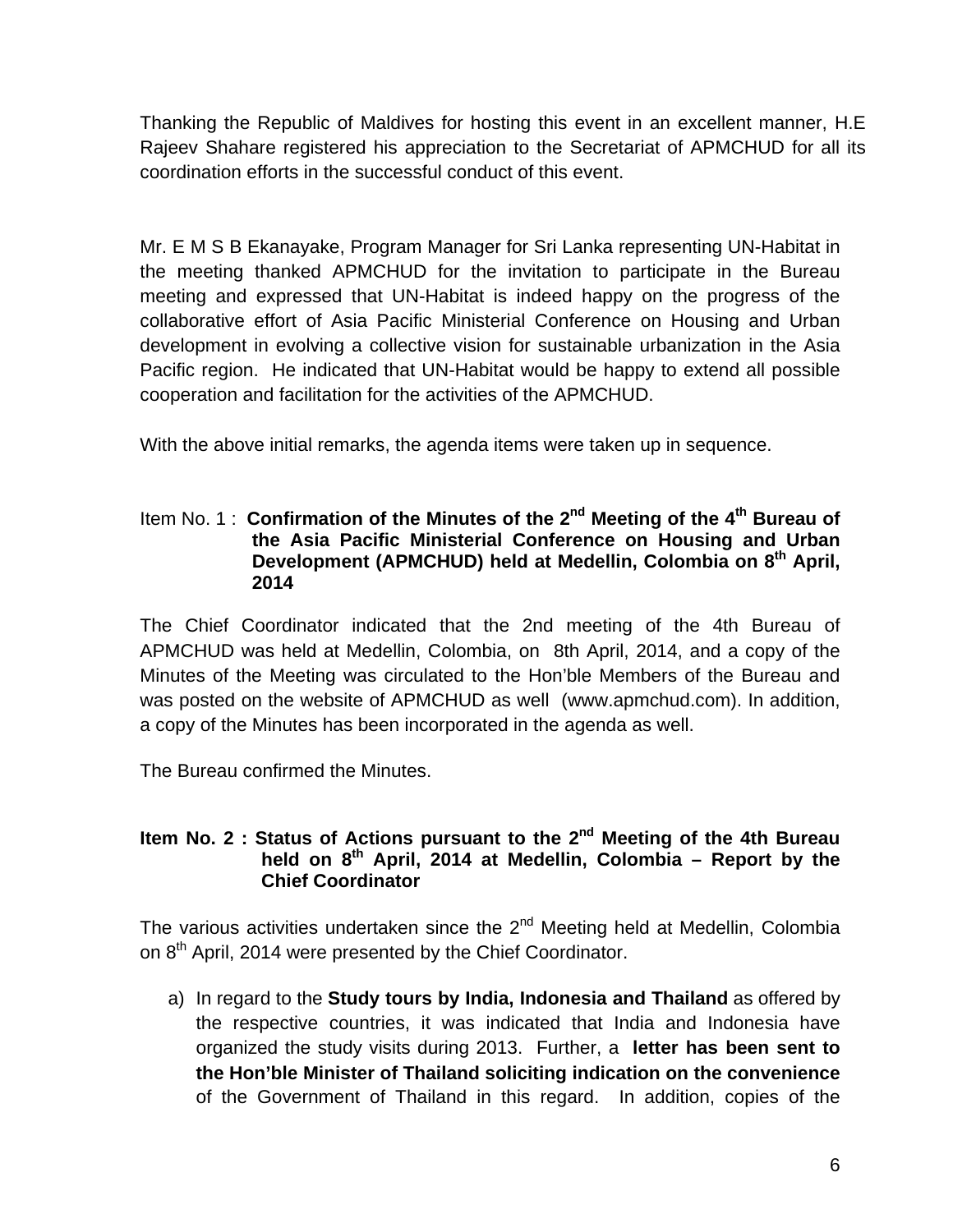communications by the Secretariat to the Government of Thailand have also been forwarded to the Regional Office of UN-Habitat at Fukuoka to pursue the Government of Thailand in this regard.

- b) It was indicated that as desired by the Bureau, the **Special Intervention Note of APMCHUD** presented in the Ministerial segment of the World Urban Forum event (at Medellin) on the theme of `APMCHUD's Views, Vision and Perspectives on Urban Equity in Development – Cities for Life' has been **placed on the website** of APMCHUD for the kind information of the Hon'ble Members.
- c) In regard to receiving suggestions from the Hon'ble members **for preparing a detailed road map for APMCHUD Secretariat,** it was indicated that the Secretariat has not received any suggestions so far.
- d) In regard to the **suggestion by the Islamic Republic of Iran for intense participation by the member countries in the activities of the Slum Upgradation Working Group,** the member countries were requested to contribute information as well as consider intense participation in the activities of the Virtual Scientific Committee on slum upgradation initiatives towards increased sharing and exchange of information and experiences.
- e) In regard to the **offer of the Republic of Indonesia to conduct a training program on youth in spatial planning, green city aspects etc**, for the Asia Pacific member countries in case the Hon'ble Bureau members indicate their willingness to attend such a training programme, the Chief Coordinator requested the Hon'ble Members to indicate to the Secretariat their views on conducting such a programme by Government of Indonesia and their willingness to participate in such a programme, so that the required tie-ups are done by the Secretariat with the Government of Indonesia.
- f) In regard to **uploading of various information on the activities of the Working Groups,** the Chief Coordinator requested the lead countries to provide any document generated relating to their working group which would be uploaded in the APMCHUD web-site for greater dissemination among all member countries of the Asia Pacific Region.
- g) In regard to **Identification of Lead Country for the Working Group 3 on Delivery of Basic Services**, the Chief Coordinator indicated that the secretariat has not received acceptance from any member country so far.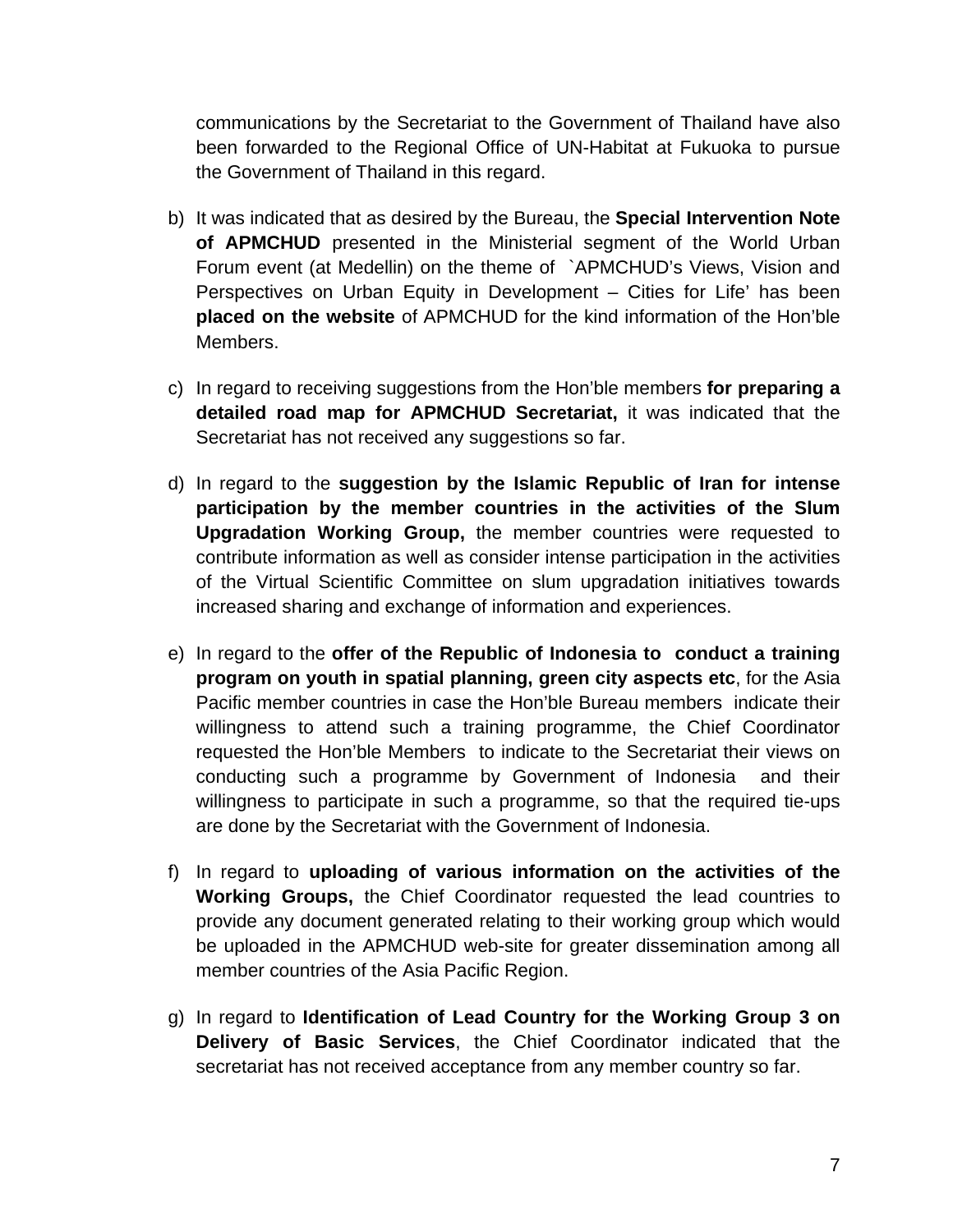- h) In regard to **preparations for the 5th APMCHUD Conference** at Seoul, Republic of Korea, it was noted that a separate item is placed for discussion during the current meeting itself.
- i) In regard to the Action Taken Report on various actions taken in continuation of various decisions taken in the APMCHUD Conferences and reflected in the Declarations, it was indicated that the report shall be submitted to the Bureau members for consideration, which on approval shall be presented during the 5th APMCHUD Conference.

### **Item No. 3 : Information about the already approved agenda item relating to Organizational Issues – Resource base for APMCHUD**

The Chief Coordinator indicated that strengthening the Secretariat of the APMCHUD to undertake manifold activities in line with the emerging requirements has been one of the concerns of APMCHUD. Towards the same, various methods were discussed consistently since inception. India being the host country for the Secretariat has been playing a major role in sustaining the initiative of APMCHUD ever since its inception which was duly acknowledged in APMCHUD Declarations. The Chief coordinator highlighted that the 4th Asia Pacific Ministerial Conference on Housing & Urban Development held at Hashemite Kingdom of Jordan on 10th December, 2012 adopted the following as part of the Amman Declaration: *"Agree in principle to contribute a sum of US\$10,000 per member state annually to the budget of APMCHUD. However, member states are encouraged to contribute higher*  amounts. For those countries who agree may start contributing to the budget of *APMCHUD. However, this resolution will be discussed further in the next APMCHUD conference in the Republic of Korea in 2014". He further indicated that t*he above was reviewed in the  $2^{nd}$  meeting of the Bureau held at Medellin, and it was reported that the Secretariat had not received any contribution by any member country till then. The position remains the same as of now.

The Bureau noted the same. The Chief coordinator suggested that the Hon'ble members may send to the Secretariat later any indication or information they would like on this aspect, if they so desire.

## **Item No. 4 : Action Taken Report on the activities of APMCHUD at the 5th Conference of APMCHUD at Seoul, Republic of Korea**

The Chief Coordinator indicated that the 5<sup>th</sup> APMCHUD Conference is scheduled to be held at Seoul, Republic of Korea from 3-5 November, 2014. The main theme of the Conference is 'Equal Opportunity for Sustainable Development'. As part of the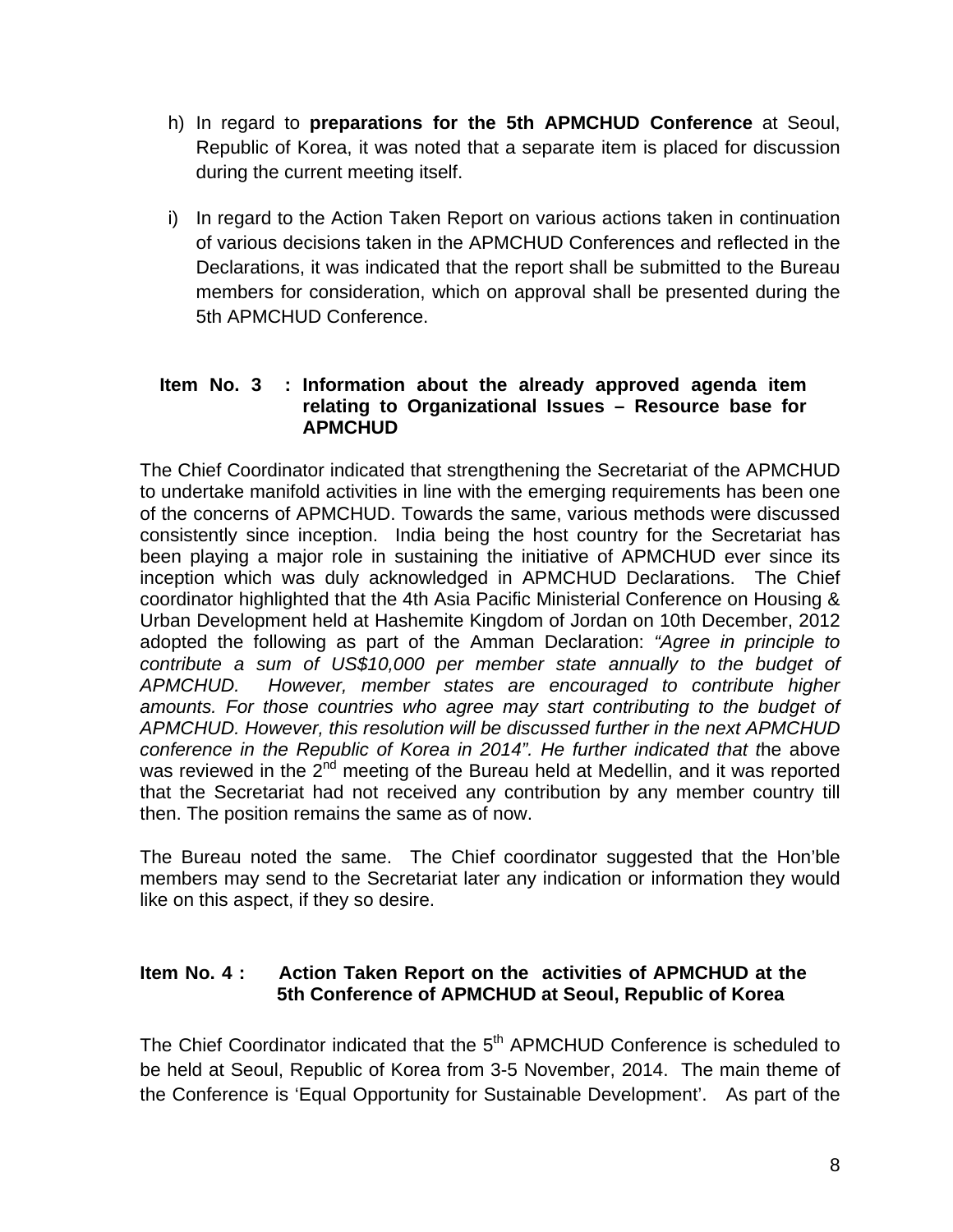Agenda, an Action Taken Report covering various initiatives by APMCHUD in general and subsequent to the  $4<sup>th</sup>$  Conference held at Amman shall be presented. He requested the Hon'ble members that towards preparing the background material for the same in advance, the Bureau member countries, particularly the Lead countries of the Working Groups may like to contribute information that could be considered by the Bureau in advance, before placing the same to the Conference. It was requested that the information that could form part of the Action Taken report and also reports that could be circulated separately may be sent to the Secretariat for compilation and submission to the Bureau for consideration.

### **Item No.5 : Presentation by the Republic of Korea on the preparations for the 5th APMCHUD Conference at Seoul, Republic of Korea**

The Chief Coordinator indicated that during the 2<sup>nd</sup> Meeting of the Bureau held at Medellin, a detailed presentation was made on the status of preparation for the forthcoming  $5<sup>th</sup>$  Conference at Seoul, by the Hon'ble Member from Republic of Korea. The same was appreciated by the Bureau and it was further decided that the status of preparations for the upcoming  $5<sup>th</sup>$  APMCHUD Conference may be reviewed during the meeting at Maldives. Accordingly, requested the Hon'ble Member from the Republic of Korea to brief the Bureau on the above.

A detailed power point presentation was made by the delegation of Republic of Korea. The presentation covered various aspects of the venue, theme and subthemes, program of events during the conference, and the timelines for completion of various actions. The presentation also covered the support expected from the member countries at large and especially from the Lead countries in regard to organization of working group related sessions. It was indicated that substantial guidance has been taken from the earlier conferences successfully held and emphasis during the forthcoming events would be to enroll participation from most countries. The following details in brief were presented:

**Date, Venue, host and Organizing Committee:** November 3<sup>rd</sup> - 5<sup>th</sup>, 2014; at The Shilla Hotel Seoul; hosted by Ministry of land, Infrastructure and Transport, Republic Korea; Organizing Committee comprising LH, KRIHS, KHGC and KAB; and the expected participants are approximately 200 to 300 from 30 to 40 member Nations, and including Local participation about 1000 participants.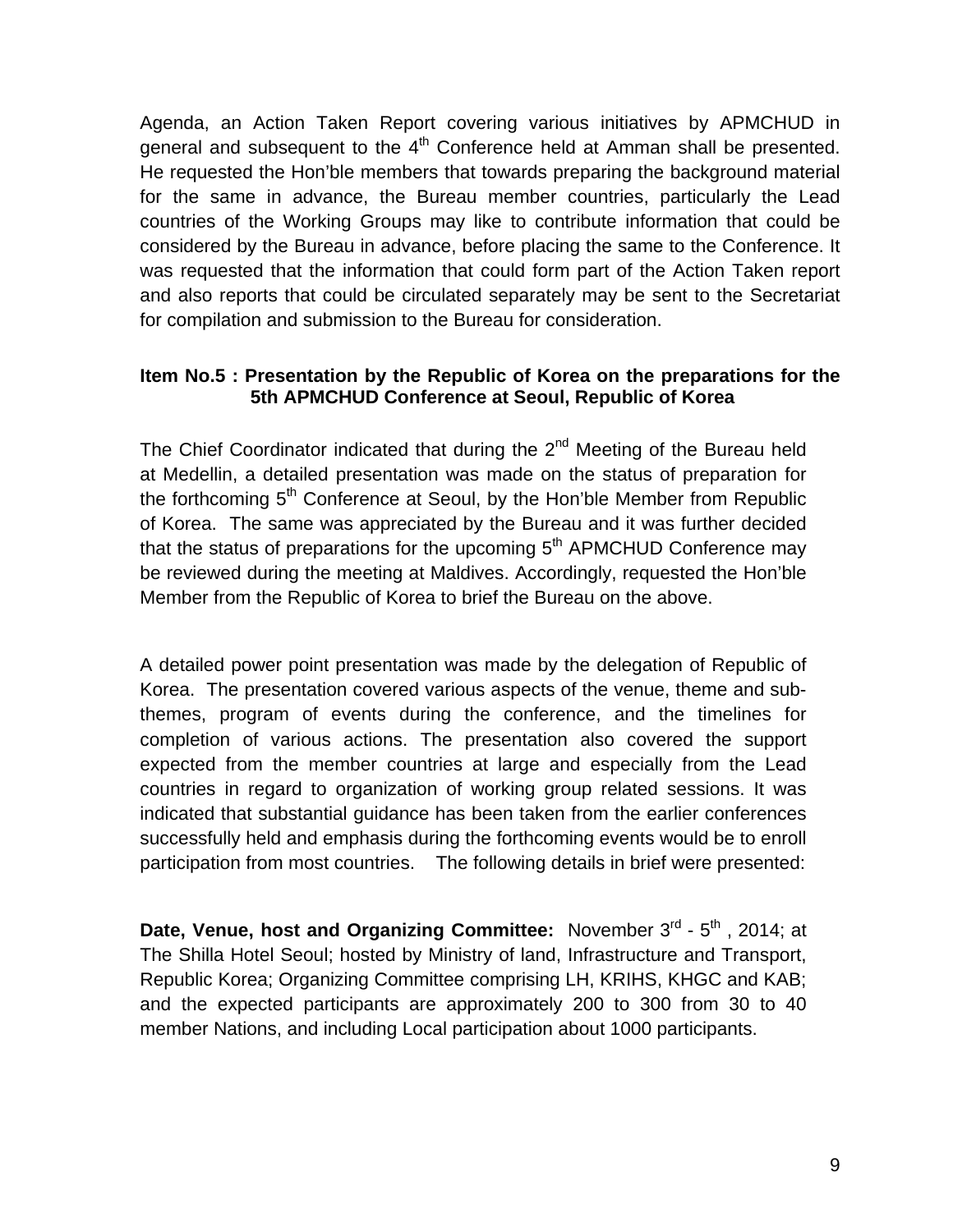**Main Theme and Sub-Themes in relation to Working Groups:** 

**Main Theme : Equal Opportunity for Sustainable Development** 

| <b>WG1:</b>  | Title                       |   | : Urban and Rural Planning and management -<br>Sub-theme : Inclusive urban Planning                                                                                                                                      |
|--------------|-----------------------------|---|--------------------------------------------------------------------------------------------------------------------------------------------------------------------------------------------------------------------------|
| <b>WG 2:</b> | Title<br>Sub-theme          | ÷ | : Upgrading of Slum and Informal Settlements -<br><b>Upgrading Slum toward Equal Opportunity</b><br>for the Underprivileged                                                                                              |
| <b>WG 3:</b> | <b>Title</b>                |   | : Delivery of Basic Services -<br>Sub-theme : Inclusive Technology for the Delivery of Basic<br><b>Services</b>                                                                                                          |
| <b>WG 4:</b> | <b>Title</b><br>Sub-theme : |   | : Financing Sustainable Housing -<br><b>Housing Finance for Equal Opportunity</b>                                                                                                                                        |
| <b>WG 5:</b> | Title<br>Sub-theme :        |   | : Urban Development with a focus on Natural<br>and Climatic Change related Disasters -<br><b>Urban Development for Equal Opportunity</b><br><b>Responding to Natural and Climatic Change</b><br><b>related Disasters</b> |

In regard to the detailed draft program, it was indicated that two special sessions on the theme(tentative) of `Sustainable Housing Finance Strategies' (on the occasion of the 2<sup>nd</sup> International Housing Finance Forum) and a session on `Sustainable Urban regeneration for better Cities' are being planned.

Further an International Exhibition during the event and also a field trip to a major urban development project to showcase and share the experience with participants is also being planned.

The requirements of election of a new Bureau, host country during the  $5<sup>th</sup>$ Conference for the  $6<sup>th</sup>$  Conference were noted and proposed mode of support for LDC countries for participation in the  $5<sup>th</sup>$  Conference was also noted.

During the presentation, the Republic of Korea particularly requested the Lead countries of the Working Groups to facilitate with their programme to organize their respective Working Group sessions in advance. It was indicated that the Working group sessions would be for about 3 hours in total with one hour on first day and 2 hour session on the second day, and as such may comprise about 5 presentations of 10 minutes each. The concept note by each Lead country may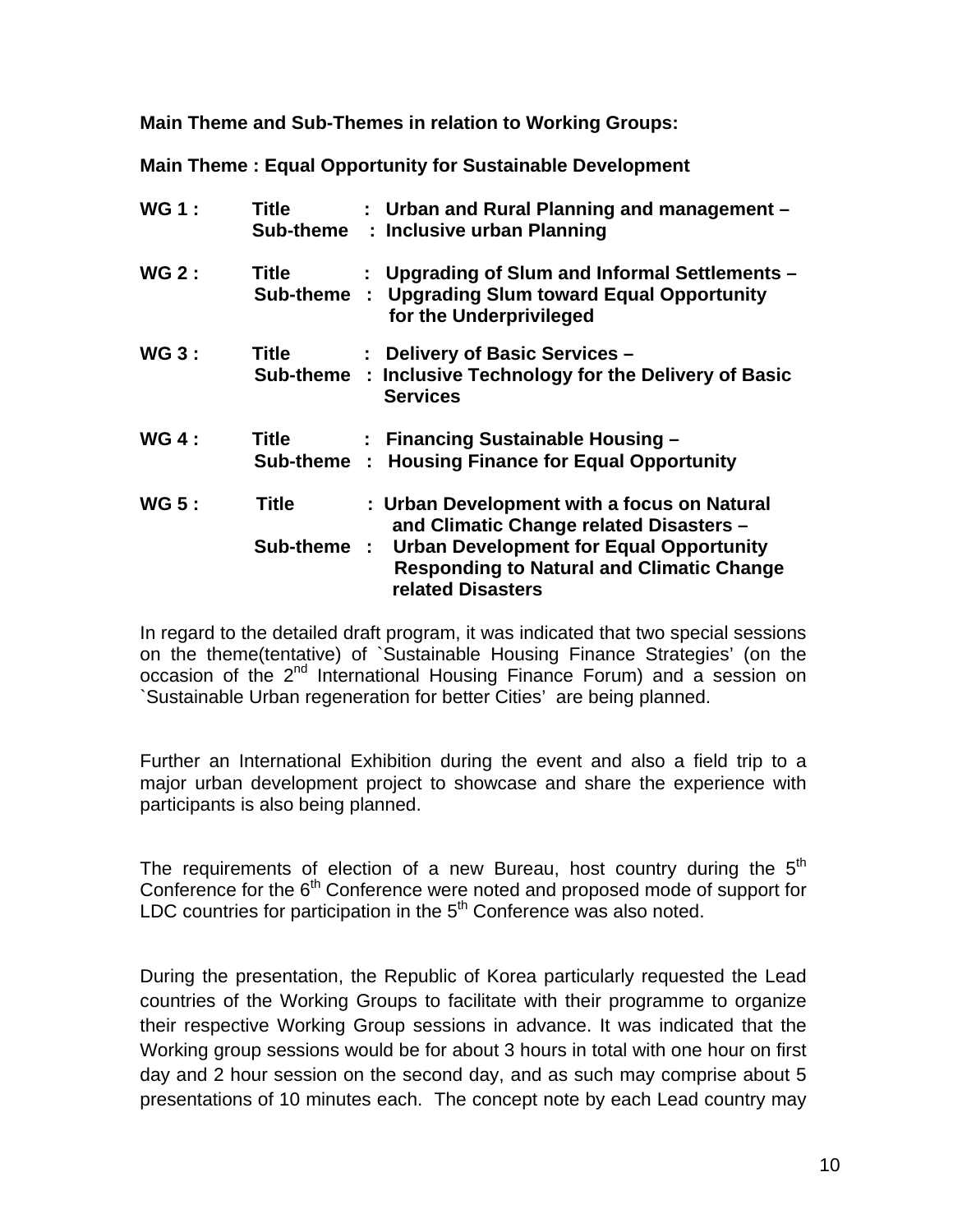be submitted by August end and presentations may be finalized by mid-September and the presentation materials may be submitted by end September, 2014. It was further requested that each Working Group may submit its finalized program details by  $10<sup>th</sup>$  October, 2014. It was also indicated that one Korean expert would support each working group discussions/sessions as a Co-Chair.

The Hon'ble Minister from Islamic Republic of Iran suggested that there could be some mechanism evolved by which the Hon'ble Bureau members could be felicitated during the opening ceremony of the Conference. This was agreed to.

### **Item No. 6 : Any other item with the permission of the Chair.**

Identification of Lead country for the Working Group 3 – Basic Services: A discussion followed on the issue of Identification of Lead country for the Working Group 3 – Basic Services. During the discussions one of the options deliberated was the possibility of co-leading the Working group by two member countries. In this regard, the Republic of Maldives felt that it may appreciate the possibility of taking the lead role along with Sri Lanka if the same is feasible. Accordingly, it was decided that the Secretariat of APMCHUD may interact with the Government of Sri Lanka on this possibility of Sri Lanka along with Maldives taking the role of lead Countries for the Working Group 3 – Basic services.

The meeting ended with a vote of thanks to the Chair.

\*\*\*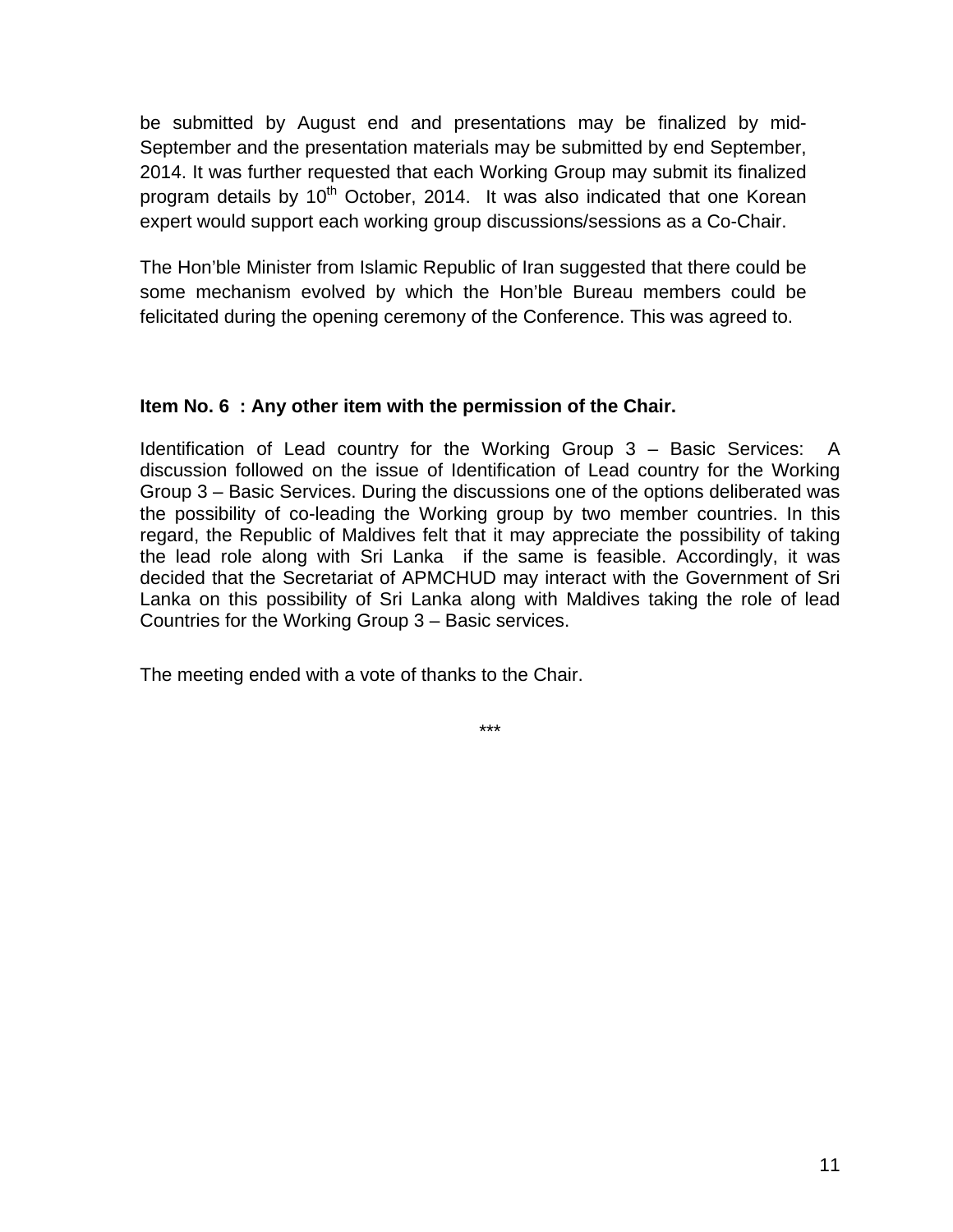## $3<sup>rd</sup>$  Meeting of the 4<sup>th</sup> Bureau of the **Asia Pacific Ministerial Conference on Housing and Urban Development (APMCHUD)**

**Date : August 4, 2014 (4.00 PM to 6.00 PM) Venue : Orchid Room, Bandos Island Resort, Republic of Maldives**

# **LIST OF PARTICIPANTS**

# **Republic of Maldives**

H.E Dr. Mohamed Muizzu - In Chair Minister of Housing and Infrastructure

# **Islamic Republic of Iran**

H.E Mr. Mohammad Saeid Izadi Deputy Minister & Managing Director Urban Development & Revitalization Organization(URDO) Ministry of Roads & Urban Development

## **Republic of Korea**

H.E Mr. Jae Jeong Kim Director General, Housing Policy Ministry of Land, Infrastructure & Transportation

# **Republic of India**

H.E Mr. Rajeev Shahare High Commissioner of India in Maldives

# **UN-HABITAT**

Mr. E M S B Ekanayake Representative of UN-Habitat

# **APMCHUD**

Mr Karan Bir Singh Sidhu Chief Coordinator of APMCHUD & Joint Secretary (Housing) Ministry of Housing & Urban Poverty Alleviation Government of India